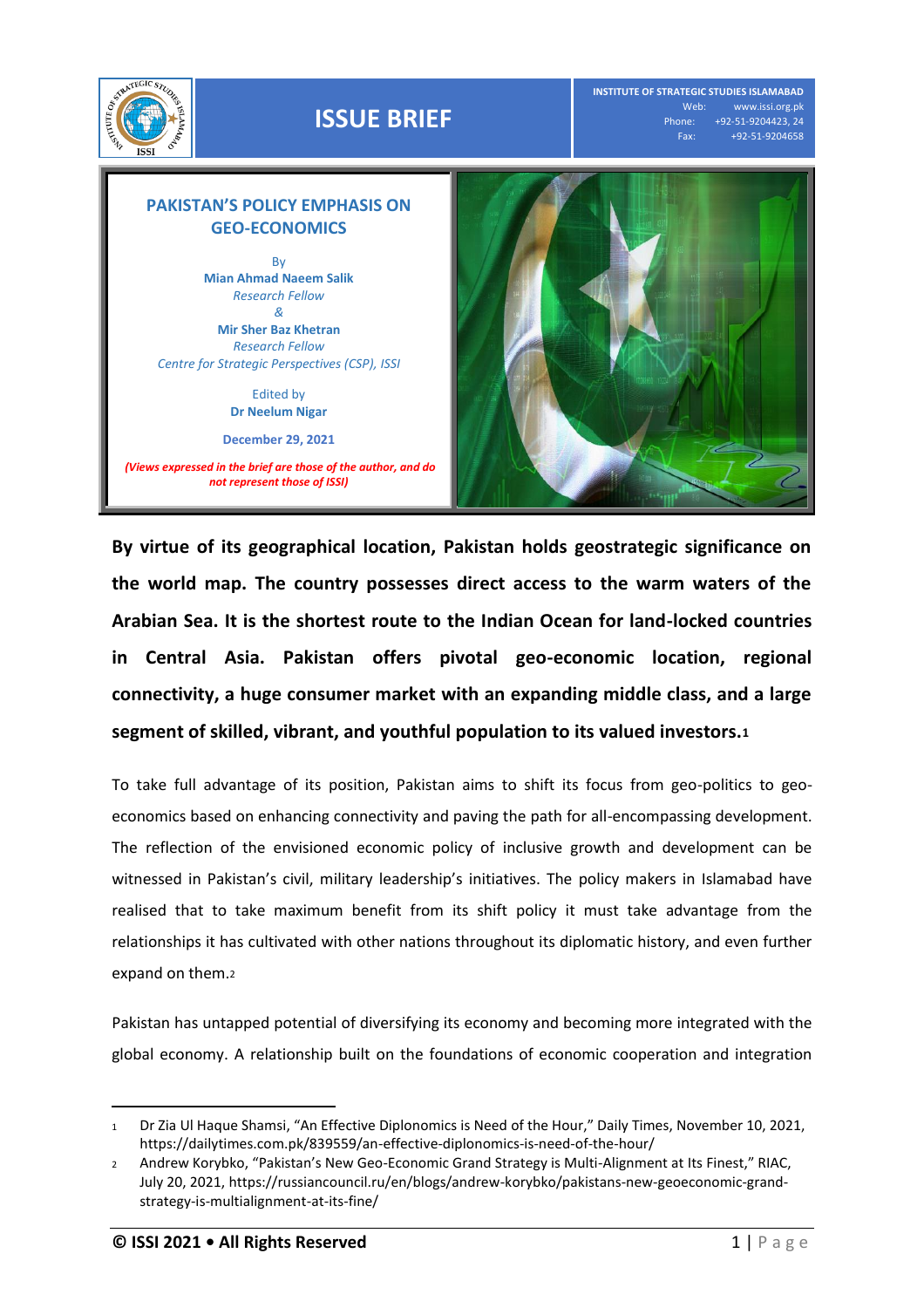can serve as a much more robust and sustainable basis for bilateral engagement. Therefore, Pakistan must begin prioritising and marketing its economic potential instead of banking on its geostrategic location alone. However, to convince the world to view it from a new lens, the country will need to give a concrete direction to this new strand of thought. The state needs to adopt a more attractive profile worldwide to attract investors and increase trade volume. The most fundamental is domestic economic strength. A strong economy and trading power are essential attributes for this.<sup>3</sup>

The scope of Pakistan's geo-economic policy should encompass the all-key international economic interactions of a state including, but not limited to, policy decisions designed to influence exports, imports, investments, lending, aid, free trade agreements, etc. In the context of Pakistan, this policy entails specific things leading to specific agendas: enhancing Pakistan's exports, and increasing its share in the international market, both in sectors of its comparative advantage and nascent fields, with promising prospects of growth.<sup>4</sup>

In a fast-changing global and regional environment, economic security is key to human security and without human security, ensuring national security would be extremely challenging. Therefore, to strengthen Pakistan's economic security, it is necessary that an effective economic diplomacy strategy is formulated and pursued relentlessly. However, for its geo-economics foray to be truly effective, Pakistan's best bet is to become a regional bridge of connectivity that is firmly hinged on transnational economic pursuits.<sup>5</sup>

## **Objectives of geo-economic policy**

- Engage the private sector by integrating manufacturing and industrial base into the global value chain,
- Attract FDI through greater ease of doing business,
- Forge partnerships in strategic sectors of the economy,
- Overcome economic headwinds by helping create the fiscal space needed for long-term policy adjustments,
- Work through the lawful migration corridors by securing and expanding employment opportunities for Pakistanis abroad, and

 $\overline{a}$ 

<sup>3</sup> Amna Malik, "Pakistan's Geo-Economic Vision," Melange Magazine, September 5, 2021, <https://www.melangemagazine.biz/pakistans-geo-economic-vision/>

<sup>4</sup> Kamran Yousaf, "Transform Pakistan from geostrategic to geo-economic hub'," Tribune, February 13, 2021,<https://tribune.com.pk/story/2283795/transform-pakistan-from-geostrategic-to-geo-economic-hub>

<sup>5</sup> Dr Maleeha Lodhi, "Two visions of an unsettled world," Arab News, July 13, 2021, <https://www.arabnews.pk/node/1893486>